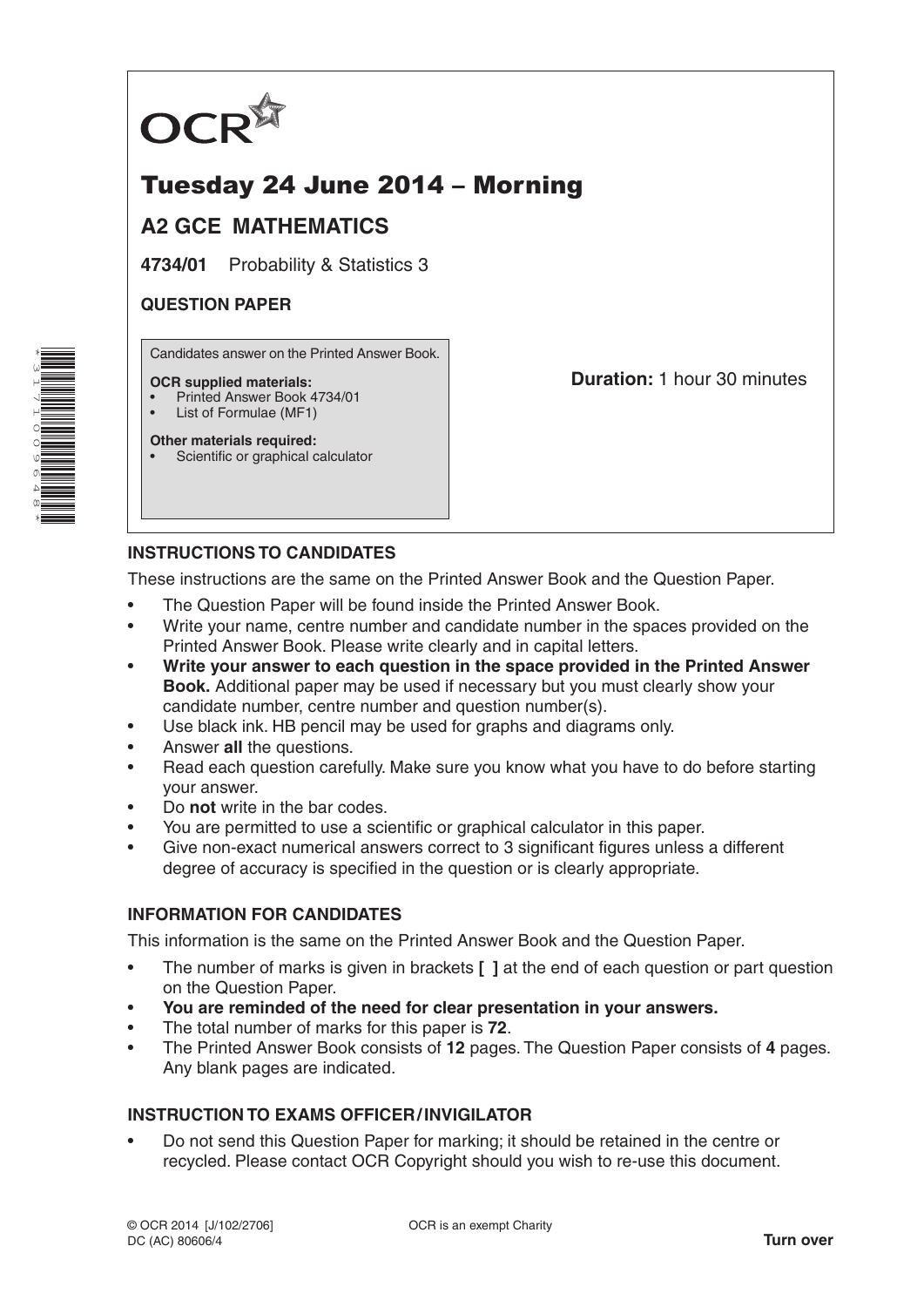- **1** The independent random variables *X* and *Y* have Poisson distributions with parameters 16 and 2 respectively, and  $Z = \frac{1}{2}X - Y$ .
	- **(i)** Find E(*Z*) and Var(*Z*). **[3]**
	- **(ii)** State whether *Z* has a Poisson distribution, giving a reason for your answer. **[2]**
- **2** In a study of the inheritance of skin colouration in corn snakes, a researcher found 865 snakes with black and orange bodies, 320 snakes with black bodies, 335 snakes with orange bodies and 112 snakes with bodies of other colours. Theory predicts that snakes of these colours should occur in the ratios 9:3:3:1. Test, at the 5% significance level, whether these experimental results are compatible with theory. **[6]**
- **3** An athlete finds that her times for running 100m are normally distributed. Before a period of intensive training, her mean time is 11.8 s. After the period of intensive training, five randomly selected times, in seconds, are as follows.

| 11.70 | 11.65 | 11.80 | 11.75 | 11.60 |
|-------|-------|-------|-------|-------|
|       |       |       |       |       |

Carry out a suitable test, at the 5% significance level, to investigate whether times after the training are less, on average, than times before the training. **[7]**

- **4** Cola is sold in bottles and cans. The volume of cola in a bottle is normally distributed with mean 500ml and standard deviation 10ml. The volume of cola in a can is normally distributed with mean 330ml and standard deviation 8ml. Find the probability that the total volume of cola in 2 randomly selected bottles is greater than 3 times the volume of cola in a randomly selected can. **[7]**
- **5** The day before the 1992 General Election, an opinion poll showed that 37.6% of a random sample of 1731 voters intended to vote for the Conservative party.
	- **(i)** Calculate an approximate 99.9% confidence interval for the proportion of voters intending to vote Conservative. **[4]**

The actual proportion voting Conservative was above the upper limit of the confidence interval.

- **(ii)** Give two possible reasons for this occurrence. **[2]**
- **(iii)** What sample size would be required to produce a 99.9% confidence interval of width 0.05? **[3]**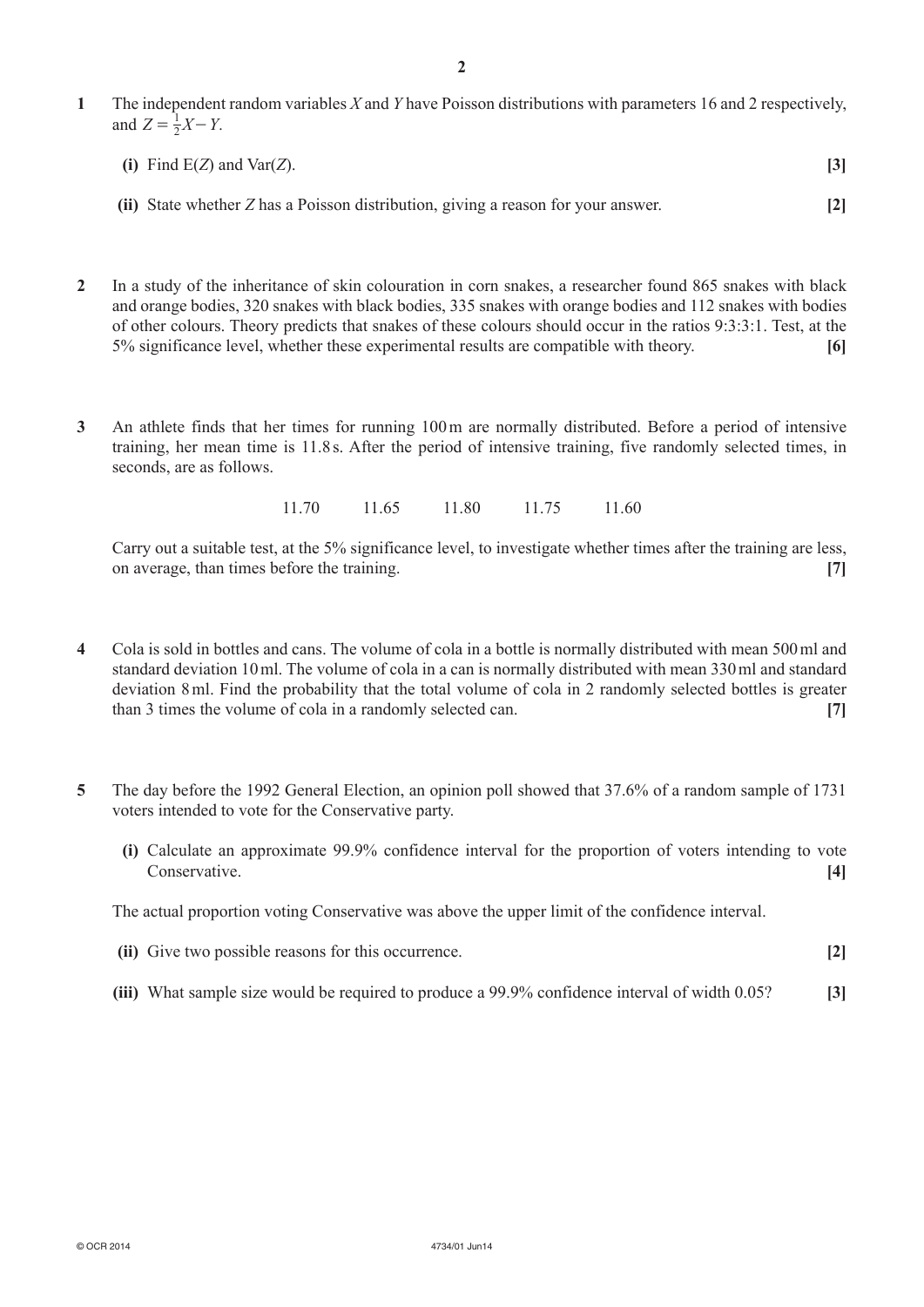# **6** The continuous random variable *X* has probability density function given by

$$
f(x) = \begin{cases} k \sin x & 0 \le x \le \frac{1}{2}\pi, \\ k(2 - \frac{2x}{\pi}) & \frac{1}{2}\pi \le x \le \pi, \\ 0 & \text{otherwise,} \end{cases}
$$

where *k* is a constant.

(i) Show that 
$$
k = \frac{4}{4 + \pi}
$$
. [4]

- **(ii)** Find E(*X*), correct to 3 significant figures, showing all necessary working. **[4]**
- **7** A random sample of 100 adults with a chronic disease was chosen. Each adult was randomly assigned to one of three different treatments. After six months of treatment, each adult was then assessed and classified as 'much improved', 'improved', 'slightly improved' or 'no change'. The results are summarised in Table 1.

|                   | Treatment A | Treatment B | Treatment $C$ |
|-------------------|-------------|-------------|---------------|
| Much improved     |             |             |               |
| Improved          |             |             |               |
| Slightly improved |             |             |               |
| No change         |             |             |               |

#### **Table 1**

 $A \chi^2$  test, at the 5% significance level, is to be carried out.

**(i)** State suitable hypotheses. **[1]**

Combining the last two rows of Table 1 gives Table 2.

|                                 | Treatment A | Treatment B | Treatment $C$ |
|---------------------------------|-------------|-------------|---------------|
| Much improved                   |             |             |               |
| Improved                        |             |             |               |
| Slightly improved/<br>No change |             |             |               |

#### **Table 2**

- **(ii)** By considering the expected frequencies for Treatment *C* in Table 1, explain why it was necessary to combine rows. **[3]**
- (iii) Show that the contribution to the  $\chi^2$  value for the cell 'slightly improved/no change, Treatment *C*' is 4.231, correct to 3 decimal places. **[3]**

You are given that the  $\chi^2$  test statistic is 10.51, correct to 2 decimal places.

**(iv)** Carry out the test. **[2]**